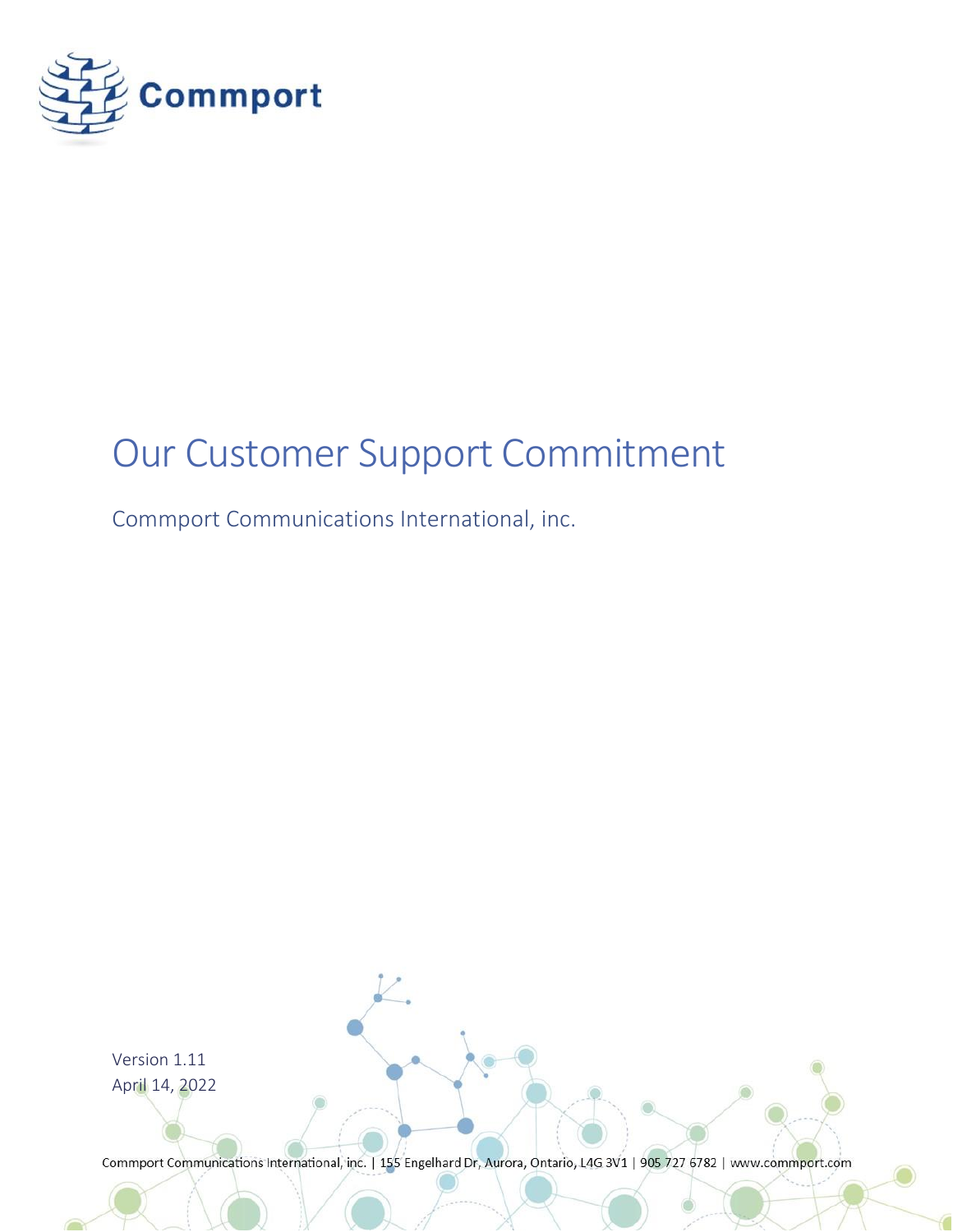

# <span id="page-1-0"></span>Table of Contents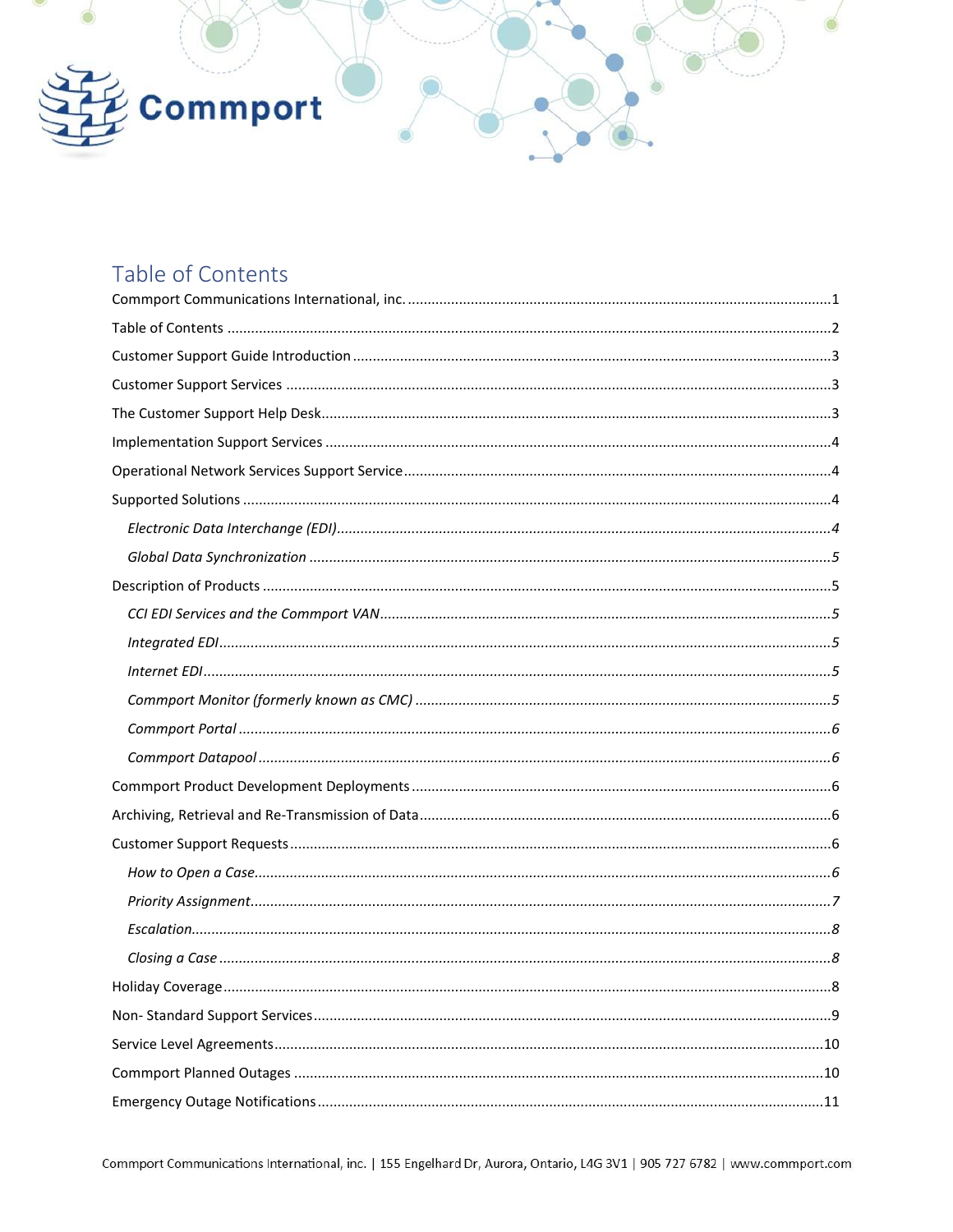

### <span id="page-2-0"></span>Customer Support Guide Introduction

At Commport Communications International, inc. we see every product, every client and every activity as an opportunity for each of us to add value to our clients' business solutions. It is our mission to solve integration challenges in business to business relationships. Our goal is to deliver solutions with excellence in reliability and service by creating tools that exceed expectations. Commport is committed to providing world-class service, technical support and training to our customers. This Customer Support Commitment document describes our process and represents our promise to our customers.

The policies and supported products described in this document are subject to change at any time. For the most current version of our Customer Support Commitment document please visi[t www.commport.com/customer](file:///C:/Users/deannaf/Documents/Brand%20Marketing/Website/NEW%20-%20Updated/www.commport.com/customer-satisfaction)[satisfaction](file:///C:/Users/deannaf/Documents/Brand%20Marketing/Website/NEW%20-%20Updated/www.commport.com/customer-satisfaction)

### <span id="page-2-1"></span>Customer Support Services

All members of our organization are focused on providing the highest level of support each time you contact Commport. To ensure your highest level of satisfaction, during every support request we are committed to the following:

- Responding to your support requests within reasonable and measured timeframes;
- Communicating throughout a support request from its initiation to its completion;
- Ensuring accountability with every support request;
- Following a defined escalation plan when required for timely resolution to a problem;
- Consistently documenting and reviewing our handling of support requests and assessing each for opportunities for improvement.

The following Customer Support services are available for all Commport Customers for the products identified under Supported Products.

## <span id="page-2-2"></span>The Customer Support Help Desk

Access to the Customer Support Help Desk via phone or email, Monday through Friday 6:30 am to 7:00 pm ET. **Phone: 905-727-6782, Option 4 or Email[: support@commport.com](mailto:support@commport.com)**

Our Help Desk is a subset of our Support Team. Members have generalized training in all of Commport's products and services. The goal of the Help Desk is to ensure timely response to all Support Requests received, to properly record and document the request, to resolve the request where able and to escalate to the appropriate team where needed.

The Help Desk team provides training for our Internet EDI service. Please be aware that our team can only provide training on the use of Commport developed software. They will also provide guidance on common trading partner EDI processes.

*Please note: Unless otherwise specified in an order or signed agreement, product training or retraining for Internet EDI and Datapool are not included in Commport's Standard Support Services, but are available for additional fees.*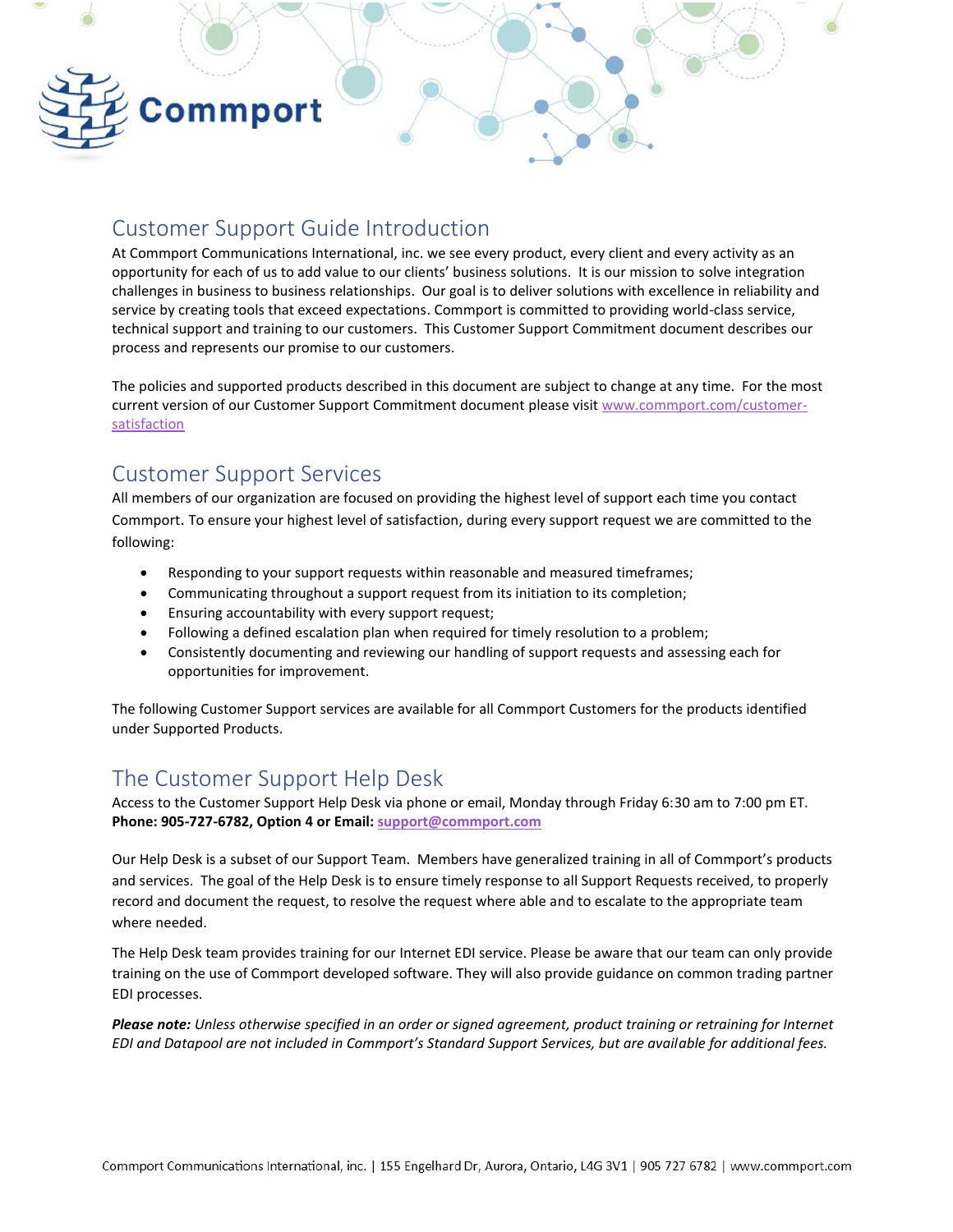

Customers should ensure they understand their partners' procurement processes and business rules by working with them directly when they are considering anything non-standard. This will ensure customers will not incur penalties.

### <span id="page-3-0"></span>Implementation Support Services

Implementation Support via phone or email on Monday through Friday from 8:30 AM to 5:00 PM EST. Please phone or email your support representative directly, or contact the Help Desk to be directed to an appropriate representative.

Our Implementation Teams are a subset of our Support Team. Members have specialized training in implementation and set-up of our products. Our goal is to ensure timely and accurate implementations and setups on all new customers, change orders and custom requests.

Our Implementation Teams receive requests for new set-ups, new connections with customers or other trading partners and new implementations either from our Sales Team (new clients) or from customers who make a request working with their Customer Success Manager. All new setups are completed as a part of an Order. Each order will have a unique identifier that will be communicated with the customer so that they can better track the status of a particular order.

As the specialists in the configuration of Commport products and services our Implementation Teams will also provide support by way of resolving Cases escalated from the Help Desk where needed.

## <span id="page-3-1"></span>Operational Network Services Support Service

Operational Network Services Support is available via phone outside of our regular Support hours. Operational Network Services Support is available: Monday through Friday, 12:00 am to 6:30 am and 7:00 pm to 11:59 pm ET, as well as Saturdays and Sundays from 12:00 am to 11:59 pm ET by calling

#### **Phone: 905-727-6782, Extension #2222**

Our Operational Team is a subset of our Support Team. Members have specialized training in the network infrastructure and communications tools utilized for delivery of all of Commport's products and services. The goal of our Operational Team is to monitor and maintain the Commport Network and communications to the highest level of availability.

If you require Operational Network Services Support during regular Support Services hours please submit your Support Request via the Help Desk.

### <span id="page-3-2"></span>Supported Solutions

This support guide provides details on the support provided by Commport for the following solutions and services:

<span id="page-3-3"></span>Electronic Data Interchange (EDI)

- Intregrated EDI
- Internet EDI
- CCI EDI ServicesThe Commport Value Added Network (VAN)
- Commport Monitor
- Commport Portal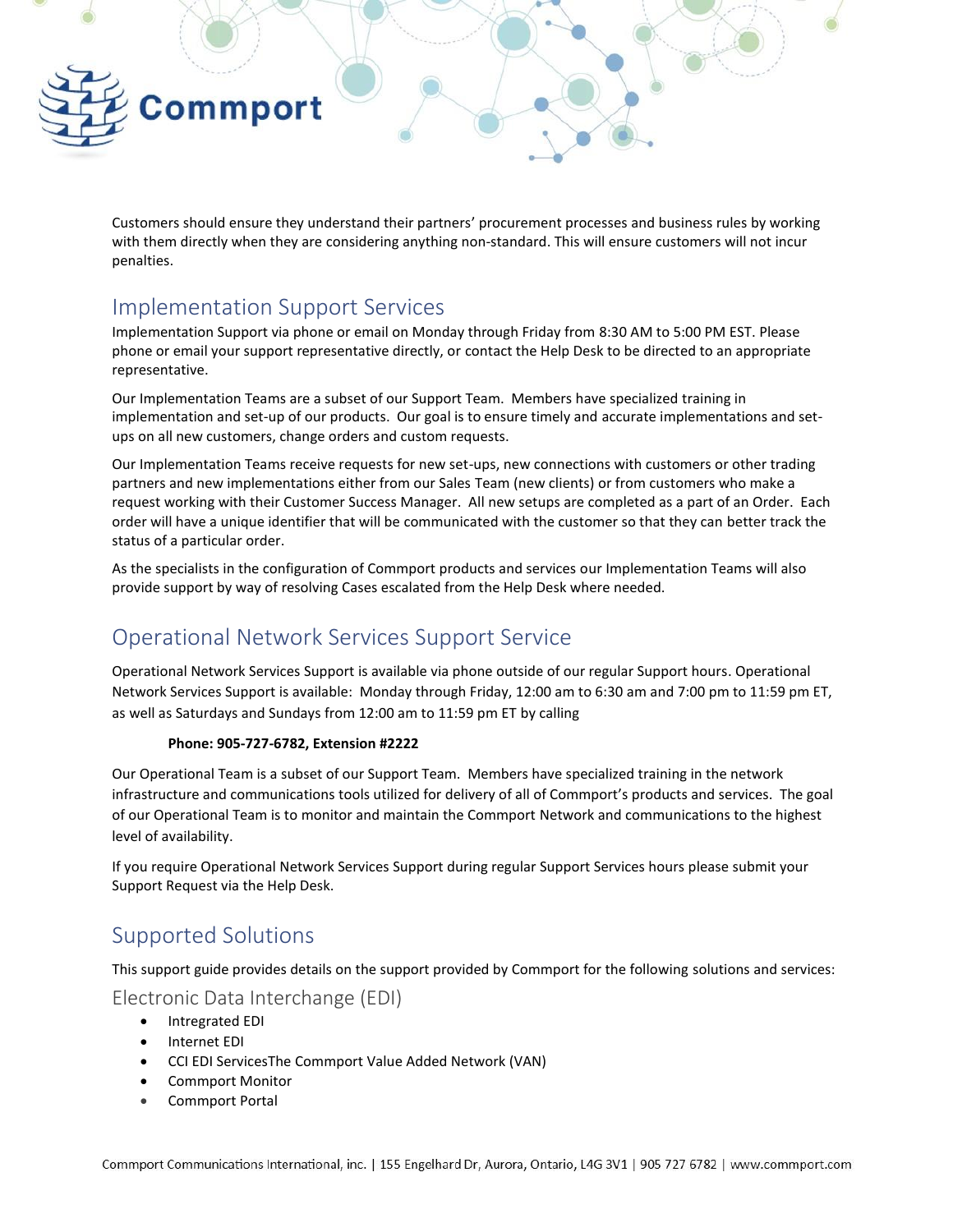

<span id="page-4-0"></span>Global Data Synchronization

• Commport Datapool

# <span id="page-4-1"></span>Description of Products

### <span id="page-4-2"></span>CCI EDI Services and the Commport VAN

Commport has established interconnects with all of other major VAN service providers to ensure your documents are forwarded without delay or additional costs. We operate a variety of value added network services including the provision of EDIINT gateway services; connecting directly with trading partners and customers using AS2, FTP and sFTP/FTPs whenever that is required.

A multitude of servers comprise the backbone of The Commport Network as well as internal operations control, with redundant servers to back up all crucial processes. Mission critical services subjected to rapid volume changes are self-starting and stopping, being activated automatically when volume requires or are inherently multi threaded providing for a high volume throughput.

Various Back office products support Commport's high demand and high volume requirements such as Microsoft SQL Server, Microsoft Internet Information Server and Microsoft Exchange Server. Proprietary software handles the configuration, verification and distribution of various file structures and types within the VAN, including EDI, XML and iDoc.

### <span id="page-4-3"></span>Integrated EDI

Integrated EDI can be said to meet the need of outsourced EDI translation using a SaaS (Software as a service) model. Companies using Commport's Integrated EDI service have an electronic data management system such as an ERP (SAP, Oracle, ERP123, Sage, Microsoft Dynamics AX) or an accounting package (Sage 50, MYOB, Business Vision) which is capable of importing and/or exporting raw data files that are not in international standard formats (they are an "invoice" but not an EDI 810). Customers using Commport's Integrated EDI service are able to process documents using formats such as CSV, fixed length flat files or XML. These companies do not need to have any significant technical knowledge and will often have a consultant work with them on a part time basis to administer their system. They are looking for a low cost, automated, easy to manage, integrated, EDI model.

### <span id="page-4-4"></span>Internet EDI

Commport's Internet EDI offers functionality, automation and control to organizations looking to automate their fulfillment processes and become EDI compliant. Simple order picking, staging and packing is built into the Internet EDI platform, fully automating complex tasks to ensure order accuracy. Shipping notices and ASN shipping labels are quickly and easily generated in Internet EDI, eliminating costly shipping errors. Order management, tax compliance, fulfillment automation, ASN label generator and trading partner contract pricing are all features of the Internet EDI platform. No specialized EDI knowledge, training or large IT resources are required due to Internet EDI's intuitive and familiar browser based user interface.

### <span id="page-4-5"></span>Commport Monitor (formerly known as CMC)

Commport Monitor is a real time, self-service, network traffic visibility tool allowing you to review your EDI traffic as it is processed across The Commport Network. Commport Monitor allows you to search for documents, search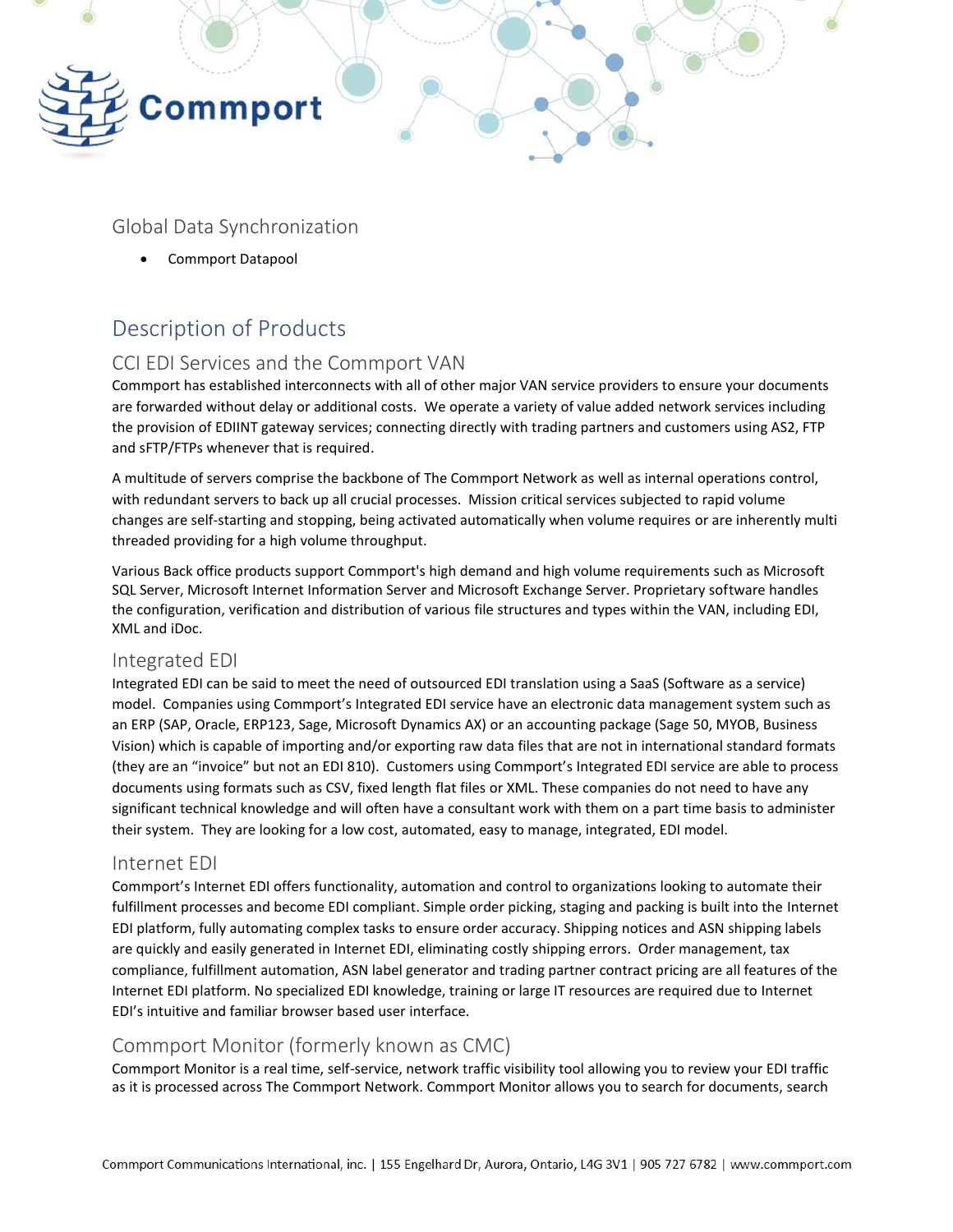

for transmissions, view documents sent to a trading partner, view reports and resend files. Use this third generation tool to solve problems and gain visibility into transmissions relating to your supply chain activities.

### <span id="page-5-0"></span>Commport Portal

Commport Portal is Commport's second generation self-service Network Visibility Tool. It enables you to search and review your EDI traffic as it was processed by the Commport VAN. Please note that upgrading from Commport Portal to Commport Monitor requires an upgrade to your VAN services with Commport. Please speak to your Customer Success Manager for more details.

### <span id="page-5-1"></span>Commport Datapool

Commport Datapool is a GS1 GDSN certified data pool. It is both a source (supply side) and a recipient (demand side) data pool that offers customized tools to enable each partner to manage their data synchronization initiative. We help our customers implement GDSN standards as part of an organizational initiative or a retailer mandate. Loading your item data or migrating to our GDSN Datapool solution is simple and secure.

# <span id="page-5-2"></span>Commport Product Development Deployments

Our product development teams follow an agile development model and organize their work into Sprints to provide incremental improvements which do result in regular deployments. Our product teams will do their best to provide 72 hours notice regarding any upcoming deployments. As a part of the notification process we will identify what additions, modifications, improvements are being made and any other customer impact. We provide these notifications to those customers that use the affected product.

# <span id="page-5-3"></span>Archiving, Retrieval and Re-Transmission of Data

Commport is dedicated to meeting all commitments related to archiving, retrieval and re-transmission of data as specified within your specific product agreement or services contract.

EDI data is available in active archives for a period of 30 days, unless otherwise specified in your contract. This data is available for retrieval and resend. Data older than 30 days may be recovered by contacting our Support Team, there may be additional charges for its retrieval. You will be advised when such charges will apply however please note that in most cases resending data will result in transactional charges associated with reprocessing the transactions.

If you would like to engage in additional archiving services or do not feel that it is addressed in your specific contract please contac[t sales@commport.com](mailto:sales@commport.com)

# <span id="page-5-4"></span>Customer Support Requests

#### <span id="page-5-5"></span>How to Open a Case

For any problems, concerns or inquiries regarding your Commport product or service please contact our Support Team through one of the contact channels identified. Immediately upon receiving your Support Request, Commport's Help Desk Team will create a new Case and document all details provided with the request. It is our goal to have created a Case and acknowledged receipt of the support request within 2 hours of receipt. When the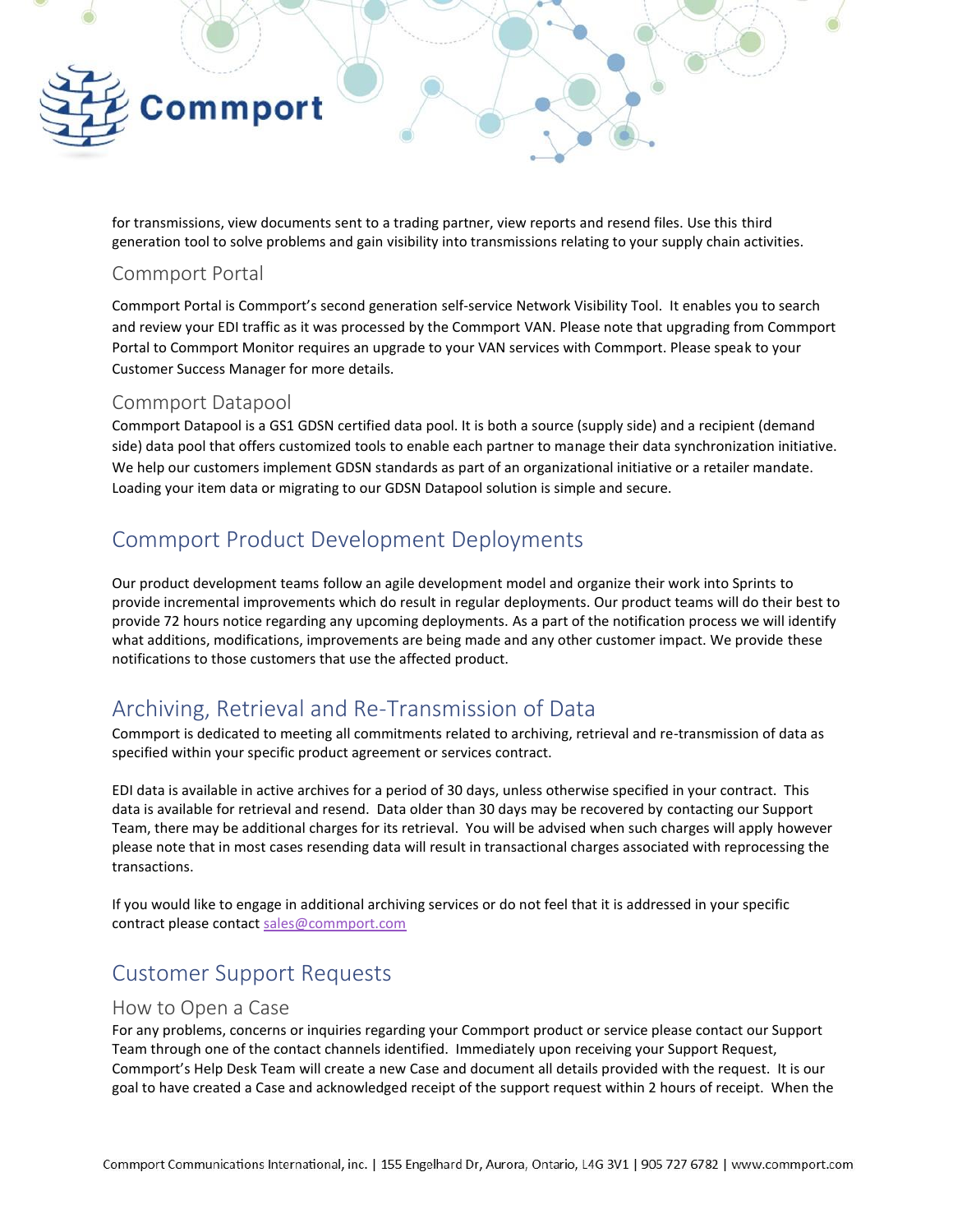

Case is created you will receive an email including the Case number and all details as recorded, this will serve as acknowledgment that we have received your support request.

If you are contacting Commport's Help Desk Team in regards to a previously opened Case please reference your Case number. By providing the Case number you will assist us in providing a speedy response.As work on your Case progresses Commport will communicate any pertinent information to you. When Commport's Help Desk Team resolves your Case you will receive an email indicating that your Case has been closed.

If at any time you feel that details on your Case are not correct, or that a closed Case is not resolved, please contact Commport's Support Team as soon as possible and reference the Case number. Unresolved Cases will be reopened to ensure a satisfactory resolution.

From time to time, Commport Help Desk Staff may open a Case on behalf of a customer as the result of a system alert or error such as an issue identified by Commport systems or Support Representatives. These Cases will be deemed "Internal" Cases and you may or may not be notified regarding these Cases. Commport Help Desk Staff will notify you if it is determined that the problem is caused by data sent to Commport by your company; the problem has an impact on your ability to utilize a product or service; or if your business may be adversely affected.

#### <span id="page-6-0"></span>Priority Assignment

As a part of the Case details Commport Help Desk Representatives will do their best to assign an accurate Priority Level to each Case. This will assist the Commport Help Desk Team in ensuring that problems are resolved in a reasonable time for the severity of the problem. The priority level will be determined by the impact the request or problem has on your ability to access and/or use your Commport product or service to do business. We will utilize the following guidelines to establish an initial priority based on your description and our assessment of the problem. The priority assigned to your case may change as the case progresses through to completion.

#### **Critical:**

Your product or service has ceased functioning, processing or other service is undeliverable and this service is critical to your business operations; critical time sensitive business data is at risk of not being delivered and/or processed to/from your customer or trading partner.

#### Examples:

- The Commport network is down
- The translation server used for processing your business data is not available
- Communications between Commport and Customer or Commport and interconnecting VAN are down
- The Commport Datapool website is inaccessible

#### **High:**

Use of a product or delivery of a service is currently limited or affected but the problem does not eliminate use of the product or deliverability of the service as a whole; Critical time sensitive business data is not at risk or a reasonable workaround does exist.

Examples:

- A field is not populating as expected on Internet EDI user interface
- Commport Monitor website is not available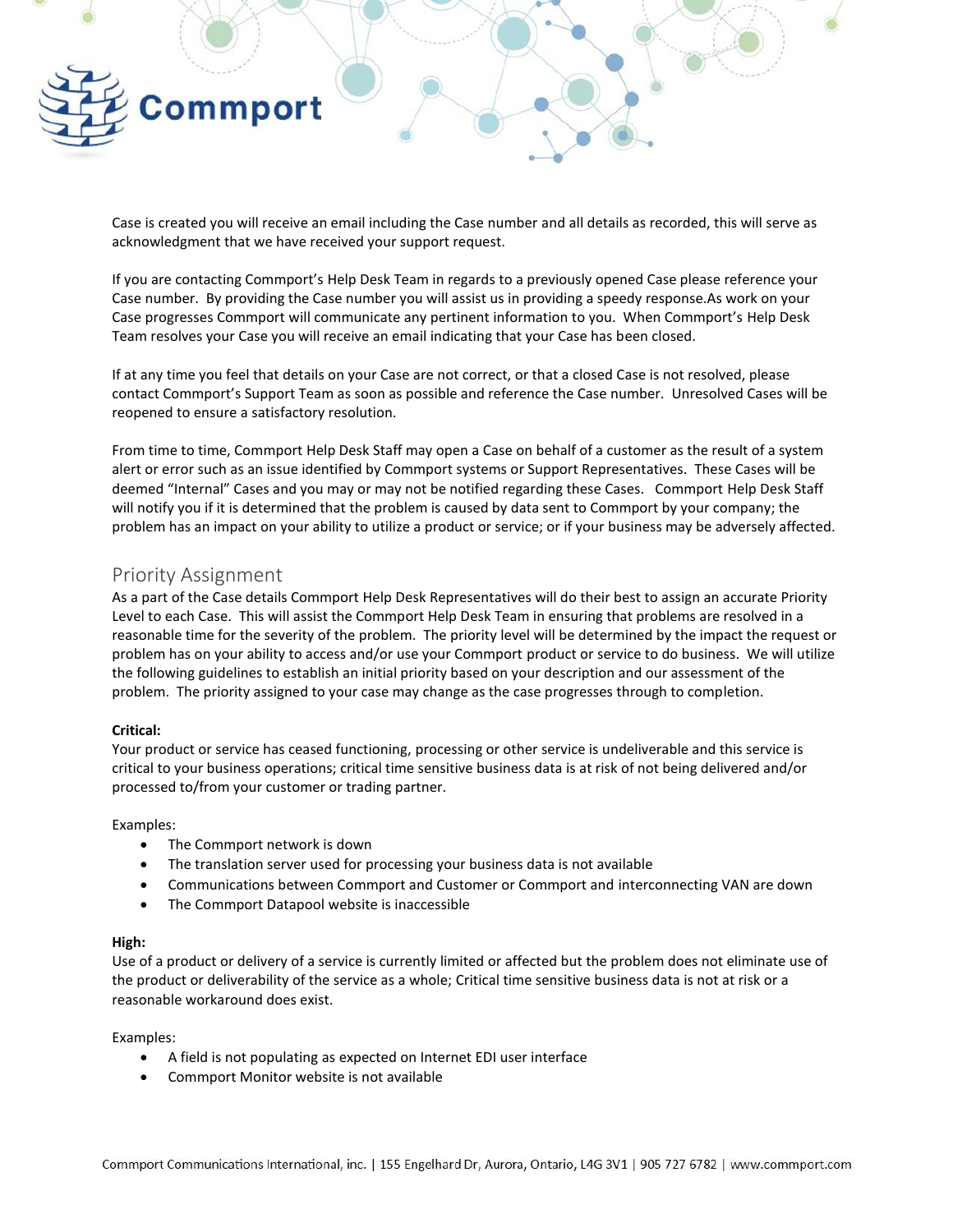

#### **Normal:**

A problem has occurred but is not currently limiting or affecting use of a product or delivery of a service; a minor problem is currently occurring but is not affecting business data; a time-bound change request for a customized solution.

Examples:

- An error has occurred in a transaction
- Track and trace request

#### **Low:**

A change request with no delivery time requirement; a change in documentation; a suggested new feature or capability.

Examples:

- "It would be nice if …"
- "When you get a moment would you…"

#### <span id="page-7-0"></span>Escalation

It is very common for Commport Help Desk staff to escalate a Case if they feel the Case has changed in complexity or severity or if additional information is required. Many of our products and services have specific defined escalation plans for critical issues and Commport Help Desk members are committed to following these escalation plans to ensure the highest level of service in delivery of a product or service.

If you feel at any point that you need to escalate a Case to a more senior staff or a manager you may do so by requesting that your Case be escalated. Please work with your Customer Success Manager to address any escalation concerns.

#### <span id="page-7-1"></span>Closing a Case

It is our goal to close all Cases in a reasonable time frame based on the severity and complexity of the request. When closing a Case, Commport Support Staff will attempt to obtain your agreement that the Case has been satisfactorily resolved. We may close a Case without this agreement if the Case is an Internal Case that you have not been notified of; we have tried several times to contact you to obtain your agreement and have not received a response; or if the problem is identified as being external to Commport.

If at any point you need to re-open a Case that has previously been closed you may do so by contacting Commport Support or your Customer Success Manager and providing the Case number.

### <span id="page-7-2"></span>Holiday Coverage

Commport is dedicated to providing service on a 24/7 basis. The following Canadian Federal and Provincial Statutory Holidays are observed by Commport:

|                | 2022       | 2023        | 2024        |
|----------------|------------|-------------|-------------|
| New Year's Day | Sat, Jan 1 | Sun, Jan 1  | Mon, Jan 1  |
| Family Day     | Mon Feb 21 | Mon, Feb 20 | Mon, Feb 19 |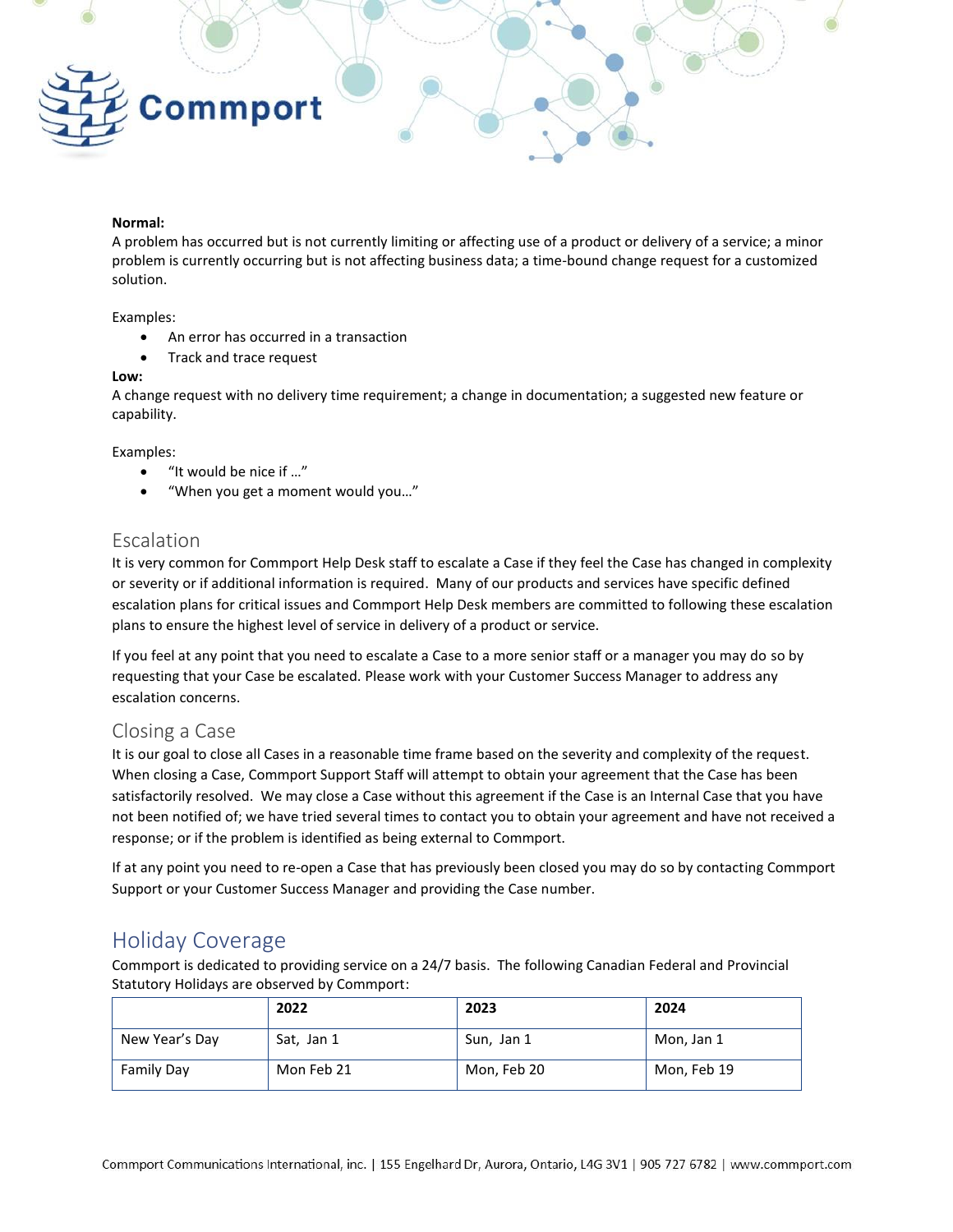

| Good Friday       | Fri, April 15          | Fri, Apr 7   | Fri, March 29 |
|-------------------|------------------------|--------------|---------------|
| Victoria Day      | Mon, May 23            | Mon, May 22  | Mon, May 20   |
| Canada Day        | Fri, Jul 1             | Sat, Jul 1   | Mon, Jul 1    |
| Civic holiday     | Mon, Aug 1             | Mon, Aug 7   | Mon, Aug 5    |
| Labor Day         | Mon, Sept 5            | Mon, Sept 4  | Mon, Sept 2   |
| Thanksgiving Day  | Mon, Oct 10            | Mon, Oct 9   | Mon, Oct 14   |
| Christmas Day     | Mon, Dec 26 (in lieu)  | Mon, Dec 25  | Wed, Dec 25   |
| <b>Boxing Day</b> | Tues, Dec 27 (in lieu) | Tues, Dec 26 | Thurs, Dec 26 |

Help Desk Support Services will be available on a limited basis, from 8:30 AM to 5:00 PM ET on all of the above listed holidays, with the **exception of New Year's Day, Christmas Day and Boxing Day.** Operational Support is available via phone at any time during these Statutory Holidays by calling +1 905 727 6782 and dialing extension 2222.

Implementation Support Services will be unavailable on the above listed Holidays. Implementation Support requests submitted on a holiday will be addressed on the following business day.

# <span id="page-8-0"></span>Non- Standard Support Services

Unless otherwise specified in an Order or signed agreement the following services are not included in Commport's Standard Support Services, but are available for additional fees. Please contact Commport Support to request a quote for a non-standard service.

- Support of hardware and/or software not provided by Commport;
- Consulting or Professional services;
- On-site support not defined as a part of an Order or specific agreement;
- Customization of software or integration pieces not defined as a part of an Order or specific agreement;
- Configuration of any customer unique data not specifically included in an Order or specific service agreement;
- Testing beyond what is specifically included in an Order or specific service agreement;
- Installation of Commport products on additional client and /or server machines not specifically included in an Order or specific service agreement;
- Resending raw EDI data files historical transactions older than thirty (30) days from the original transmission date;
- Customization of labels;
- Development of interfaces to other software systems not defined as a part of an Order or specific agreement;
- Product Training or retraining not specifically included in an Order or specific service agreement;
- Change requests to file mappings due to changes in a customer's file layout or content;
- Support time for assistance with completion of Data Sync product information or establishing item synchronizations above that specifically included in an Order or specific service agreement.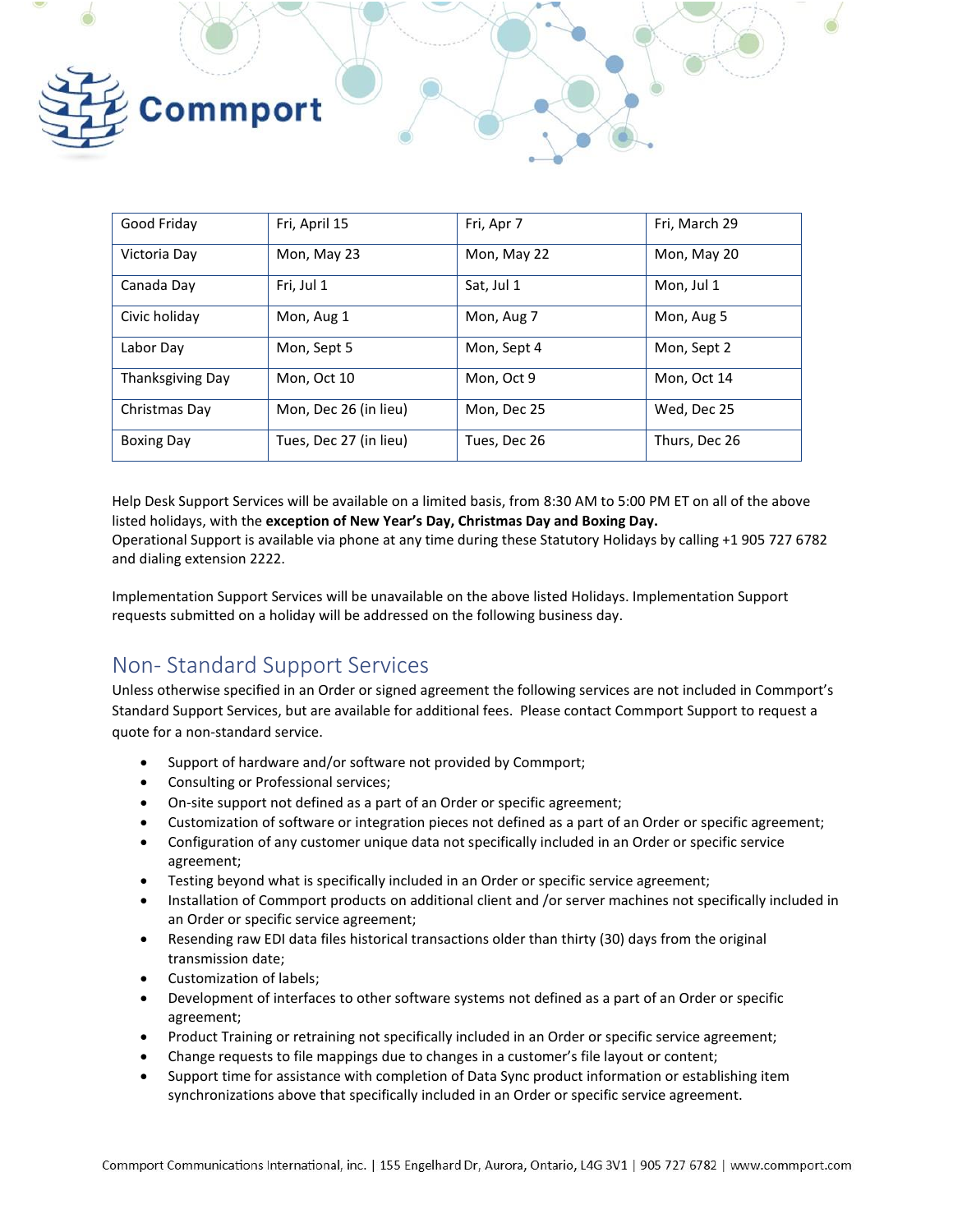

Commport may bill Support fees when staff are required to take manual steps to resolve an issue due to failure on the part of the customer or customer's trading partner.

- Bad EDI received by a VAN customer which cannot be routed and which must be manually identified as belonging to the customer and which then requires the customer to be notified of the bad data;
- A flat file received by an Integrated EDI customer which fails to process due to the content or format of the file failing to meet the requirements as agreed to by Commport and the Customer during the initial mapping of the translation;
- EDI received on the Commport Network from a VAN customer for an unknown recipient;
- EDI received from interconnected VAN from an unknown sender for a VAN customer for which they require a route to be established;
- EDI data is undeliverable due to route information having been set-up incorrectly based on incorrect information provided by the customer.
- Trading partner has changed their EDI specifications or business rule and Commport has not received notification, and these changes result in support time to identify and/or resolve an issue resulting from the change.

All Support time will be invoiced per hour with a one-hour minimum, unless otherwise specified in your agreement. You may also opt into a support package to cover non-standard support services. Support Packages are available in either Pre-Paid or Annual formats.

You may also opt into a support package to cover these non-standard support services. Support Packages are available in either a Pre-Paid or an Annual format.

### <span id="page-9-0"></span>Service Level Agreements

Your specific contract terms, service level agreements (SLA) and other previously agreed upon terms with Commport will take precedence over the guidelines provided in this manual.

## <span id="page-9-1"></span>Commport Planned Outages

#### Standard Maintenance Windows:

Commport's Standard Maintenance Windows allow for us to apply operating system updates, apply security patches and perform routine maintenance on our network. Commport endeavours to minimize any down time experienced by customers and these windows will typically only cause file processing delays. Our schedule for Standard Maintenance Windows is **Saturday from 9:30 PM to Sunday at 6:00 AM ET** and advanced notification will be provided.

We will make every attempt to notify customers of Standard Maintenance Windows at least 72 hours prior to the start of the window. However, we reserve the right to apply critical security patches and software updates as needed. As a part of the notification process we will specifically identify which services will be affected and the impact that it will have on your business processes.

#### Infrastructure Maintenance Windows:

Commport's Infrastructure Maintenance Windows include major changes to our network systems including improvements and updates to hardware and critical network devices. These windows are project based and the